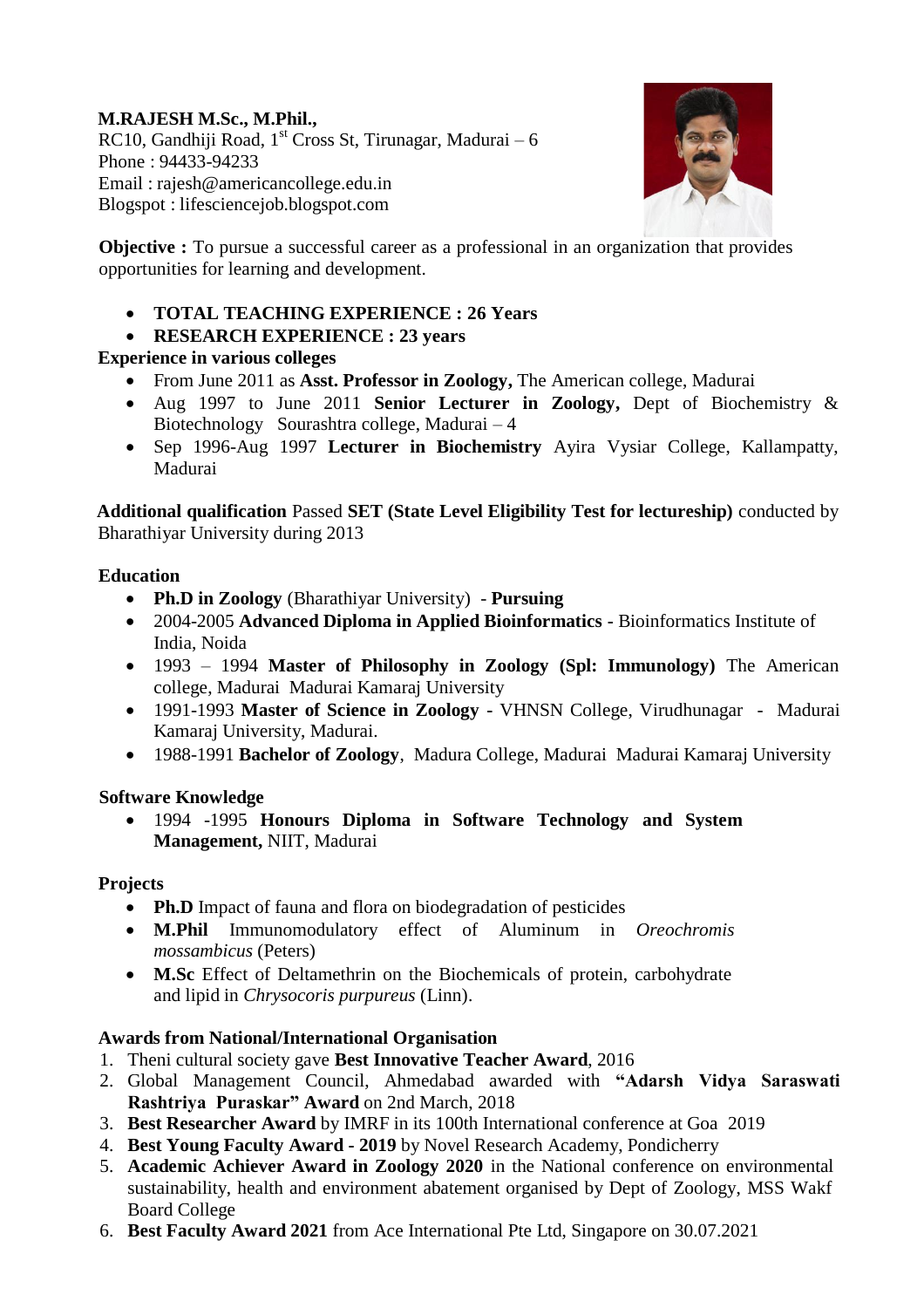- 7. **"Dr.Sarvepalli Radhakrishnan Best Teacher Award"** from Redpond Educational and Psychological Research Centre, Madurai
- 8. **P.S. Malaipandi Sutru Choolal Arvalar Award 2021** from Pandyanadu Cultural Foundation, Madurai

#### **Best Paper award:**

❖ Best oral paper presentation award at **National conference on Aquatic ecology, utility, conservation and sustainable management** held at Govt. First Grade College, Chikballa pur, Karnataka

#### **Prizes:**

Won II Prize in **Zoofest-91 Quiz** competition held at American College – 1991

#### **World Records**

- Awarded a certificate by **ASSIST WORLD RECORDS** for **LARGEST PALMYRA PALM SEEDS PLANTATION** in Multiple venues on Single day 22.09.2019
- Awarded a certificate by **Asia Book of Records** for being participated in the record event "**Maximum Number of people performing fitness workout via online**" connectivity set by True and Health Digital Media, Chennai – 9, August, 2020

#### **Academic excellence**

- **Chair Person** in **CSIR sponsored Global opportunities for recent developments in science and technology,** Rev. Jacob Memorial college of Arts and Science, Ambillikkai
- **Subject expert** in Thyagi Dharmakkan Amirtham College of Arts & Science, Kannirajapuram, Ramnad District
- **Resource Person** for the Workshop on **Statistical packages for the Social sciences"**  organized by Jayaraj Annapackiam College for Women, Periakulam, Theni.
- **Chair Person** in National conference organised by PG & Research Department of Zo ology, The American college, Madurai
- **Resource Person** for the **International seminar on Emerging Trends in Research** held at Thiravium college of arts and science for women, Theni
- **Resource Person** in **Guide Teacher Training workshop - NCSC 2018** on 25 July, 2018 organised by Tamilnadu Science Forum, Madurai
- **Resource Person & Inaugurated Research Forum** in Fatima college, Madurai and motivated the students for research
- **Resource Person** in Convention on Women and Coastal conservation in Madurai Symposium, 2019 organised by Dhan foundation, Madurai on 21.09.2019
- **Resource Person** in the Dept of Home Science, VVV college for women, Virudhunagar on 24.09.2019
- **Resource Person** in MVM Govt Arts and Science college for women, Dindigul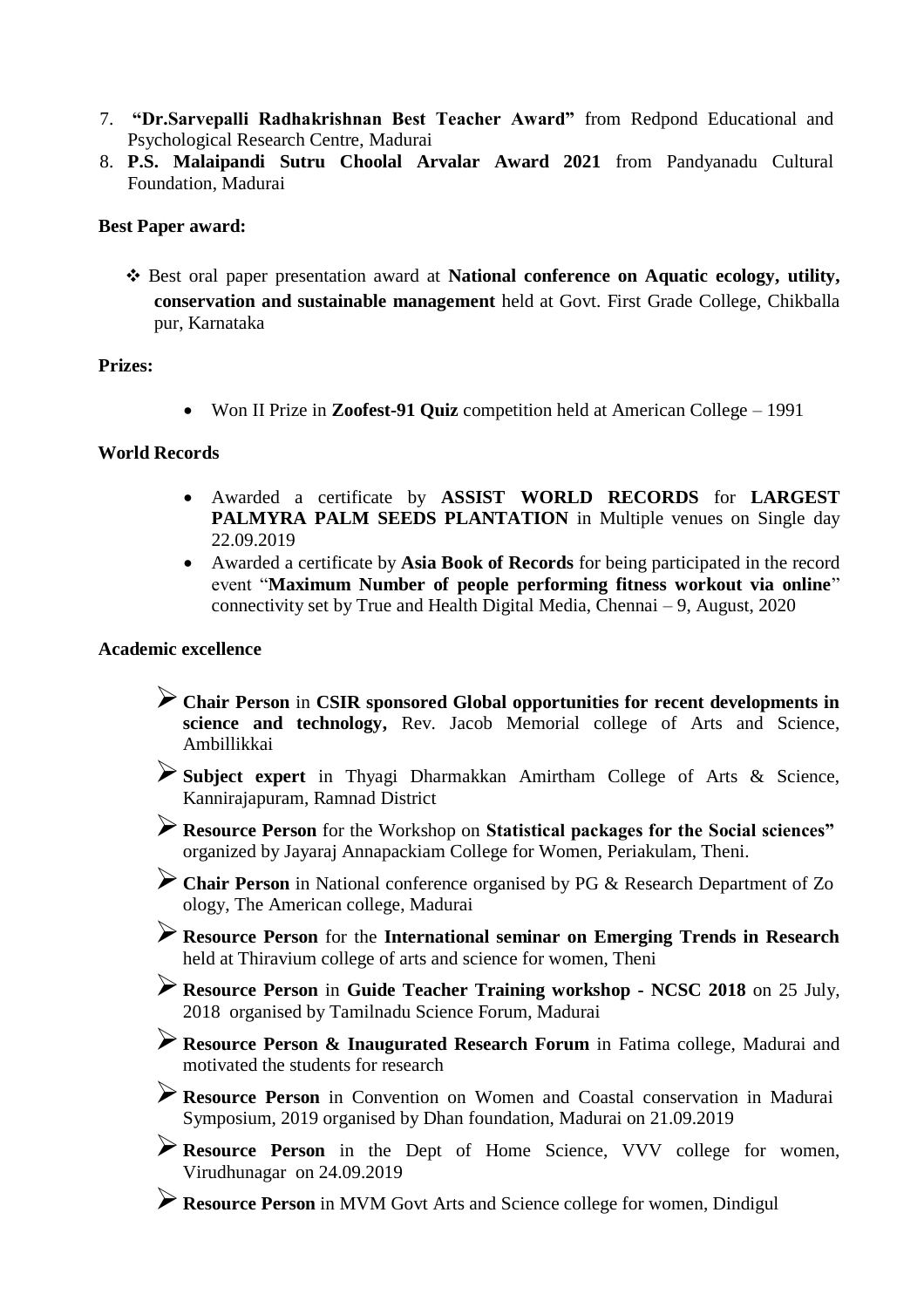**Keynote Address** in the **Explorea 2020** (Intercollegiate research Fest) organised by Research Forum, Fatima college, Madurai.

**Keynote speaker** - **Commemoration of Darwin Birthday on 12.02.2021** organized by Charles Darwin Club, Department of Zoology, GTN Arts College, Dindigul

Invited Speaker in the 2<sup>nd</sup> International Conference on Environmental, **Agricultural, Chemical and Biological sciences** organized by Voice of Indian concern for Environment (VOICE) on January 25, 2021

**Resource Person in the 102nd Birthday celebration of Banyan tree** at Meenakshipuram, Madurai on 25.07.2021

**Resource Person in the Palm Tree Seed** Plantation at the Banks of Sellur Kanmai organized by Neer Nilaigal Padhukappu Iyakkam, Madurai

**Resource Person** in the **Butterfly Walk** organized by Department of Zoology, Vellaichamy Nadar College, Madurai on 17<sup>th</sup> September, 2021

**Keynote Address** in the **Inauguration of Students Research Forum** organised by Research Advisory committee, Fatima college, Madurai on 06.10.2021

Resource Person in **Butterfly Walk and Count** organized by Eco Club, Mannar Thirumalai Naicker College, Madurai on 09.10.2021

Resource Person in **Biodiversity around us and survey on faunal diversity** organized by department of Zoology, VVV College, Virudhunagar on 17.12.2021

Resource Person in **Cambus Bird count** organized by SVN College, Madurai

Resource Person in **National Science Day celebrations** organized by Meenakshi college of Health Sciences, Madurai 0n 03.03.2022

Resource Person in **World sparrow day Commemoration** organized by EMG Yadava Womens college, Madurai

Resource Person in **World water day commemoration** organized by Standard Fireworks Rajarathinam college for women, Sivakasi

## **Positions**

- **Secretary, BIM club,** Sourashtra college, Madurai
- 2009-10 **Secretary, Biology Association,** Sourashtra college, Madurai
- 2012-19 **Secretary, Green Club,** The American College, Madurai
- From 2016 **Secretary,** Environment Protection and Improvement Council (EPIC), Madurai
- From 2015 **Director, American college Alumni cell**
- From 2018 **Life Member**, International congress of Entomology and Zoology studies
- From 2019 **President**, Tamilnadu Science Forum, Madurai
- From 2020 **Convener**, **Green club,** The American College, Madurai

| <b>Overseas presentation</b> | - 2 Papers in Thailand symposium |
|------------------------------|----------------------------------|
|                              | 2 Papers in Singapore Conference |

**Countries Visited** - Thailand, Sri Lanka, Singapore & Malaysia

#### **Overseas presentation**

1. Second **International symposium of Biopesticides and Ecotoxicological Network,** held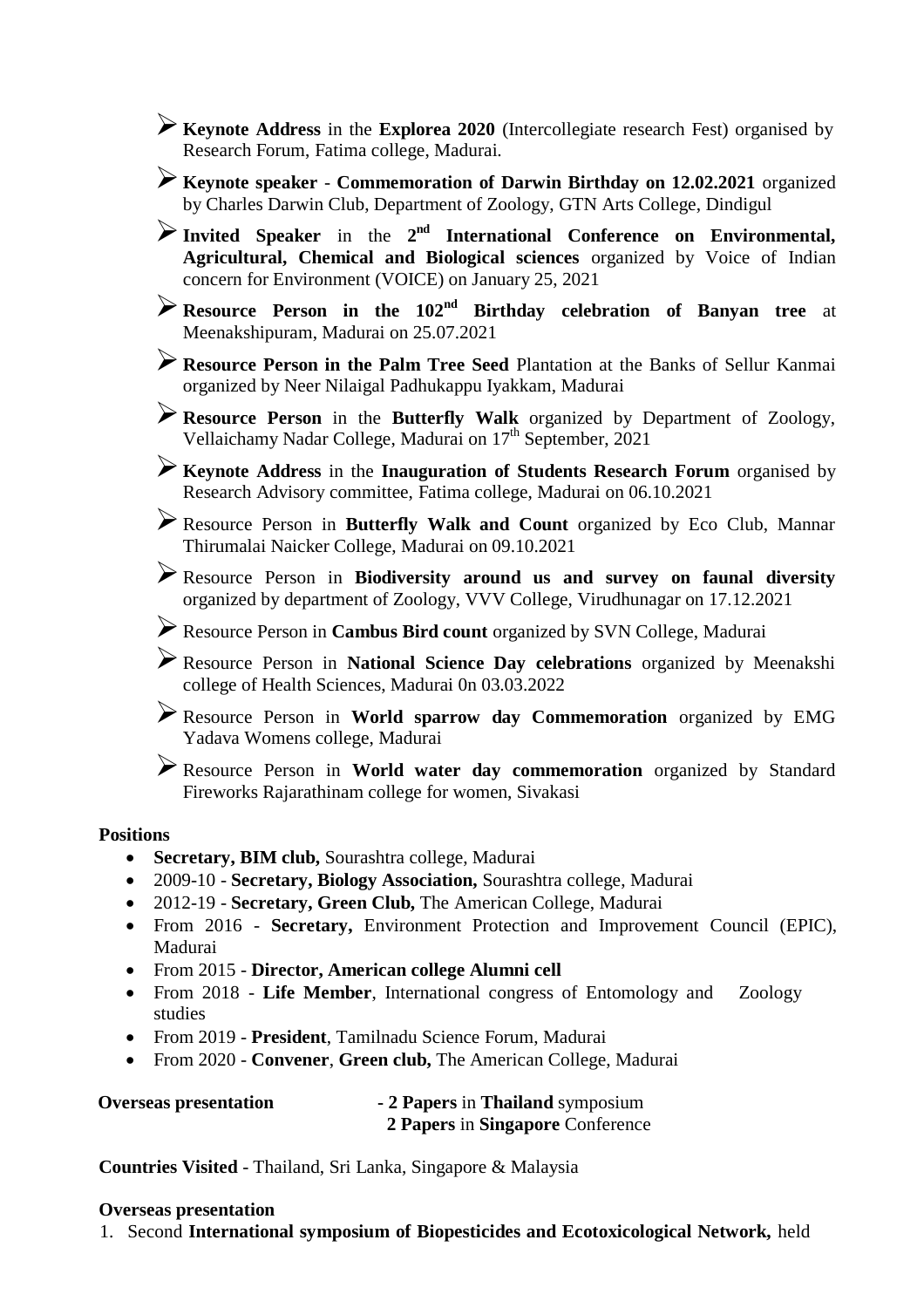at Faculty of science, Kasetsart University, **Thailand** 

2. International conference on **Recent Trends in Multidisciplinary Research** at Umar Pulavar Arangam, **Singapore** 

## **Administrative Experience :**

- From 2015 **Director**, Alumni Cell, The American College, Madurai
- From 2021 **Convener**, Green Club, The American College, Madurai

## **Other Administrative Responsibilities:**

- 2015 2018 **Academic Advisor,** B.Sc Zoology
- 2017 2019 **President,** UG Zoology Association, The American college
- 2019 2020 **President,** PG Zoology Association, The American college Academic Advisor, I MSc Zoology
- 2019- NAAC Criterion VII Member
- 2021- NIRF Team member
- 2021 2022 **President,** PG Zoology Association, The American college

## **Research Papers published in National & International Journals (15)**

- 1. *Toxic Effect of Aluminium in Oreochromis mossambicus (Peters).* Journal of Pure and Applied Microbiology, Vol. 4(1), p.279-284.
- 2. Vijayakumar, R., A.J. Thatheyus and **M. Rajesh,** 2015. *Acute Toxicity of Mercury, Cadmium and Manganese to the Larvae of Chironomous tentans.* In: Current and Emerging Trends in Biological Sciences, Annapoorani, P., R. Renuka and P. Mehalingam (Eds.)., VHNSN College Publications, Virdhunagar, India.
- 3. Jebaraj, V.P., A.J. Thatheyus and **M. Rajesh,** 2014. *Biotreatment of Electroplating Industrial Effluent Using Sugarcane Bagasse*. In: Global Opportunities for Recent Developments in Sci ence and Technology, Shakila, P.B. (Ed.)., Jacob Memorial Christian College, India, pp: 173- 178
- 4. Muniandy, S., A.J. Thatheyus and **M. Rajesh,** 2014. *Mixture Toxicity of the Heavy Metals Cop per and Zinc to the Larvae of Chironomus tentans.* In: Invertebrates Systematics and Biology, Proceedings of the UGC sponsored National Seminar on Invertebrate Taxonomy, Thomas, S. and G.K. Joseph (Eds.)., Nirmala College, Muvattupuzha, Kerala, India, pp: 78-81
- 5. **Rajesh, M.** and A.J. Thatheyus, 2016. *Digitalization of Library Resource A Greener Reading Experience.* In: Digitization of Library Enhancing Reading Culture, Christober, M.D. (Ed.)., Daniel Poor Memorial Library, The American College, Madurai, India, pp: 43-47
- 6. Thatheyus, A.J., **M. Rajesh**, S. Nallakamu and Ananth, 2015. *Mixture toxicity of cadmium and manganese to the larvae of Chironomus tentans*. Res. J. Pharmacol. Toxicol., 1: 46-48 7.
- 7. **Rajesh M**, M Samundesswari, B Archana 2017 *Isolation of biosurfactant producing bacteria from garbage soil* **Journal of Applied & Environmental Microbiology**, 5(2), 74- 78. DOI: 10.12691/jaem-5-2-3
- 8. B Archana, M **Rajesh**, M Samundeeswari 2017 *Isolation of polythene degrading bacteria from garbage soil* **International Journal of Recent Advances in Multidisciplinary Research** Vol. 04, Issue 09, pp.2813-2818, September,
- 9. **M.Rajesh,** A.Joseph Thatheyus and Kumaresan C. 2017 *A preliminary study on Avifaunal species diversity of the American college, Madurai, Tamilnadu,* India Roots International Journal of Multidisciplinary researches. Vol 4. Spl Issue 1 December 2017 pp 58-64 ISSN:2349 - 8684
- 10. A.Joseph Thatheyus and **M.Rajesh** 2017 *Mixture toxicity of the heaymetals Nickel and Hexavalent Chromium to the freshwater fish, Cyprus cardio Communis*. **Roots International Journal of Multidisciplinary researches**. Vol 4. Spl Issue 1 December 2017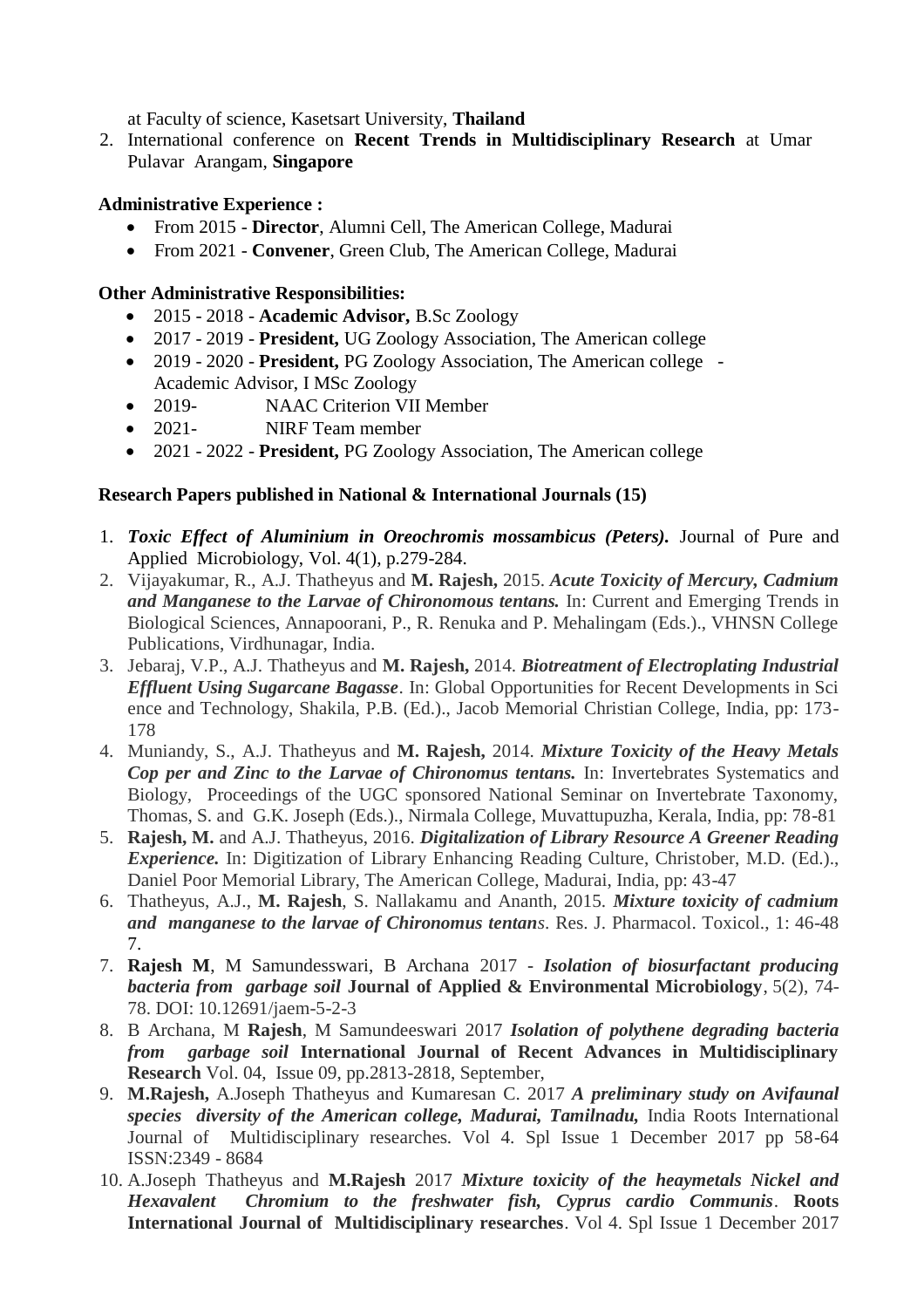pp65-69 ISSN:2349 - 8684

- 11. **M.Rajesh** and M.Vathanaruba 2017 *Empowering Women in Environment Protection*  **Roots International Journal of Multidisciplinary researches**. Vol 3. Spl Issue 2 January 2017 pp 5-10 ISSN:2349 - 8684
- 12. **M.Rajesh**, Archana B and Samundeeswari M, 2019 **Isolation of Chlorpyrifos degrading bacteria from Garden soil International Journal of Zoology and Animal Biology**. 2(4):000155
- 13. P.Dailiah Roopha, **M.Rajesh,** J.Stella Mary 2020 Screening of Some Traditionally Used Medicinal Plants For Their Potential Antibacterial Activity, *Tathapi* (UGC Care Journal) ISSN:2320-0693 Vol-19-Issue-42-June-2020
- 14. **M.Rajesh**, A.Josep Thatheyus and Sankarammal S. 2021 Bioremoval of cadmium using gthe bacterial strain *Pseudomonas oleovorans* MTCC 617 (Pseudomonadales, Pseudomonadaceae). **International Journal of Zoology and Animal Biology** 4(2):000296
- 15. **M.Rajesh, A.Gamgadharan, R.Kishore, S.Ganapathi**. 2021. Avian diversity in Manjamalai Sacred Grove, Madurai district, Tamilnadu, India. Journal of Science and Technology, Vol.06, Issue 04, July-August 2021, pp110-122 ISSN:2456-5660
- 16. M.Swathi, S.Selva Rani , G.Preetha, **M.Rajesh** The Energy to Change: A Sustainable World (Clean energy: A Special Focus On Fossil Fuels And Health Impacts In India. 2(2): 01-07 ISSN: 2583-178X

#### **Resource Person in the Webinar (27)**

- 1. **Resource person** in the webinar on **We and our Environment** organized by MAVMM Ayira Vysiar College, Madurai – 13.05.2020
- 2. **Resource person** in the webinar on **Nature vs Technology** organized by SRM Valliammai College of Engineering, Chennai – 14.05.2020
- 3. **Resource person** in the webinar on **Biodiversity** organized by Eco Club, Mannar Tirumalai Naicker College, Madurai - 22.05.2020
- 4. **Resource person** in the webinar on **Impact of COVID 19 on Environment** organized by Department of Zoology, APC Mahalaxmi college for women, Thoothukudi – 05.06.2020
- 5. **Resource person** in the webinar on **The Environment Post COVID : Mirage or Hope**  organized by Department of Zoology, Arumugam Pillai Seethai Ammal College, Thirupattur  $-20.06.2020$
- 6. **Resource person** in the webinar on **Face Mask – Life Mask** organized y The American college and Tamilnadu Science Forum, Madurai – 02.07.2020
- 7. **Resource person** in the webinar on **How Human succeed Viral diseases?** Organized by Iragukal Raveendran"s Mr. Owl"s classroom – 07.07.2020
- 8. **Resource person** in the webinar on **The Misunderstood Reptile: The Snakes** organized by PG & Research Department of Zoology, Sri Vasavi College, Erode - 18.07.2020.
- 9. **Resource person** in the webinar on **Hissssss Snakes** organized by Nature club, Rajapalayam Rajus college, Rajapalayam - 20.07.2020
- 10. **Resource person** in the webinar on **Youth For Environmental sustainability** organised by NSS, VVVanniaperumal college for women, Virudhunagar 03.08.2020
- 11. Resource Person in the webinar on Remembering APJ Abdul Kalam and gave a talk of **APJ Vision for Science** on 27.07.2020 organised by Spotlight Madurai
- 12. **Resource person** in the webinar on **Snakes: One of the Nature"s Most Misunderstood Reptile:** organized by Women Christian College, Chennai on 02.09.2020
- 13. **Resource Person** in the webinar on **Know Environment Know Life** during Wildlife Week – 2020 organized by Department of Zoology & Biodiversity Club, Vellalar College for Women, Erode on 07.10.2020
- 14. **Resource person** in the webinar on **Connecting People to Nature** organized by Seethalakshmi Achi College for women, Sivagangai on the eve of Wild life Week Celebration on 08.10.2020
- 15. **Resource person** in the webinar on **Nature and Wellness** organized by Department of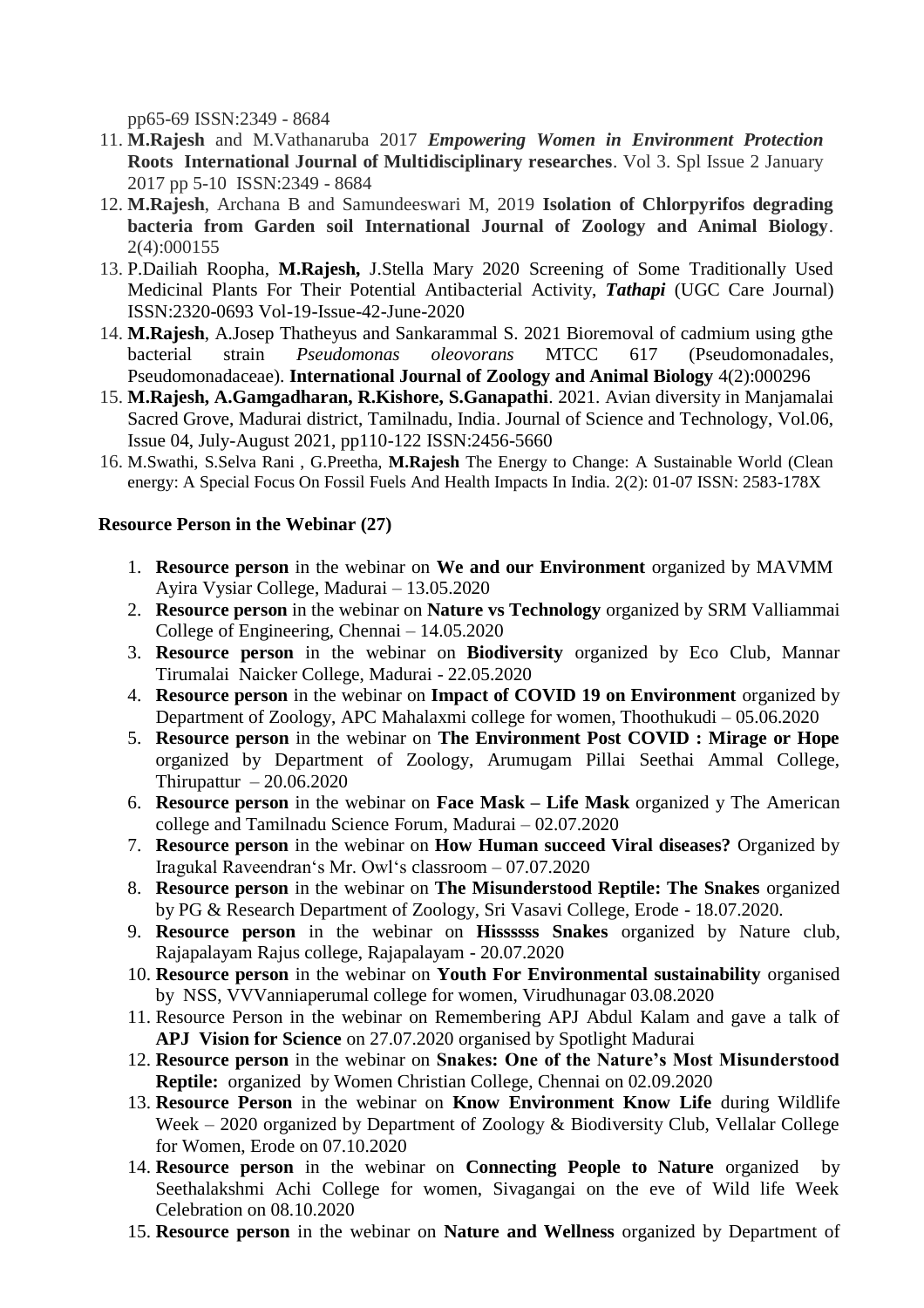Psychology, The American college in the Mental Health Webinar series 2019 in association with International centre for Clinical psychology and psychotherapy, Germany on 11.11.2020

- 16. **Resource person** in the webinar on **Our Earth, Our Habitat, Our Home** organized by Jeppiar college of Arts and Science, Chennai on 24.11.2020
- 17. **Resource Person** in the Webinar on **Wetlands and Water Inseparable** during **50th Anniversary of Ramsar Convention** organized by Department of Microbiology, Sourashtra college, Madurai on 02.02.2021
- 18. **Resource Person** in the Webinar on **Wetlands – Where are you?** organized by Swachh Campus Programme, VVVanniaperumal College for Women, Virudhuinagar on 04.02.2021
- 19. **Resource Person** in the Webinar on **Wetlands – Kidneys of Earth** Celebrating **50 years of Ramsar Convention** organized by Department of Lifesciences, Kristu Jeyanti College, Bengaluru on 12.02.2021
- 20. Resource Person in the Webinar on **Conservation of Birds – A Necessity** organized by PG & Research Dept. of Zoology, Holy Cross College (Autonomous), Tiruchy on 15.02.2021
- 21. Resource Person in the National Webinar on **Plant, Planet and People** organized by Spotlight (MDU) Educational YouTube Channel on 22.05.2021
- 22. Resource Person in the Webinar on Celebrating World Biodiversity Day **"We"re Part of the solution"** organized by Nature Club (Rajapalayam Rajus College) & Wildlife Association of Rajapalayam on 22.05.2021
- 23. Resource Person in the National webinar on **Biodiversity:Life Insurance of the changing world** organized by Eco Club, Mannar Thirumalai Naicker college (Autonomous), Madurai on 26.05.2021.
- 24. Resource Person in the National webinar on **Career opportunities to Life Science Students** organized by PG Dept. Of Zoology, Sri Vidhya Mandir Arts and Science College (Autonomous), Uthangarai, Krishnagiri 0n 02.06.2021
- 25. Resource Person in the Lecture series on **Restore our Ecosystem** during World Environment Day organized by Eco Club, Dr.NGP College Arts and Science College, Coimbatore on 05.06.2021
- 26. Resource Person in the National level Webinar on **Corona Virus and Wildlife Trade** organized by Eco Club and PG Dept. of Zoology, Pope's College (Autonomous), Sawyerpuram on 09.06.2021
- 27. Resource Person in the National level Webinar on **Oh! Butterfly** organized by Eco Club Shift II, Womens Christian College, Chennai on 01.10.2021
- 28. Resource Person in the National level Webinar on **World Sparrow Day** organized by PG department of zoology, Sri Vidhya Mandir College, Katteri, Krishnagiri on 19.03.2022
- 29. Resource Person in the webinar on **World Water Day** organized by Tamilnadu Science Forum, Madurai on 21.03.2022

## **PAPERS PRESENTED/PARTICIPATED AT INTERNATIONAL CONFERENCE : 14**

**7 th India Biodiversity Meet 2019 International Conference** organized by Agricultural Statistical Research Unit, Indian Statistical Institute, Kolkata on 19-21, November, 2019

**2019 1st International Conference on Recent Trends in Clean Technologies for Sustain able Environment (CTSE-219),** SSN College of Engineering, Chennai from Sep tember 26–27, 2019

International Eco conference Greening the globe for sustainable living, organised by CSI Ecological concerns, Chennai ON August 1-4, 2019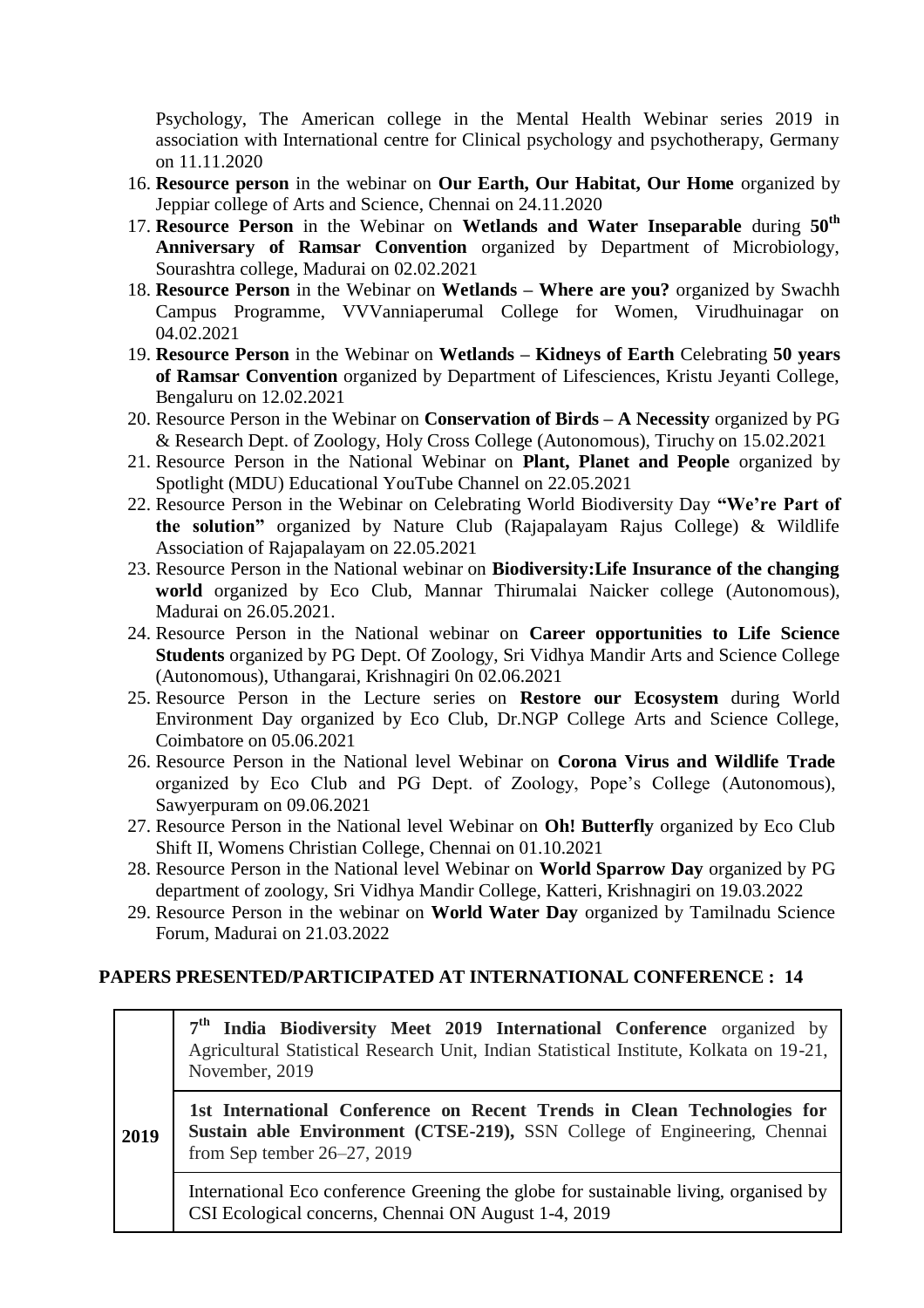|      | IMRF's 100th International conference on Multidisciplinary sciences, Goa                                                                                                                                                      |
|------|-------------------------------------------------------------------------------------------------------------------------------------------------------------------------------------------------------------------------------|
|      | International Conference on Innovations in Business and Management organised<br>by Dept of Commerce, The American college on 1 & 2 February 2019                                                                              |
| 2018 | International Biodiversity Congress (IBC 2018) 4-6 October, 2018 at Forest<br>Research Institute, Dehradun, India                                                                                                             |
| 2017 | International conference on Recent Trends in Multidisciplinary Research at Umar<br>Pulavar Arangam, Singapore organized by The American college                                                                               |
|      | International conference on "Women and Power - Challenges and opportunities"<br>organized by Centre for Gender Studies, The American college, Madurai                                                                         |
| 2016 | International conference on <b>Food mediated immunity</b> organized by Pg & Research<br>department Zoology and Department of Immunology & Micro biology, The<br>American college, Madurai on 31 August and `1 September, 2016 |
| 2015 | International conference on Waters: Pollution to Purification at Mahatma Gandhi<br>University, Kottayam, Kerala                                                                                                               |
| 2011 | International conference on Aquatic toxicology and Biodiversity held at Acharya<br>Nagarjuna University, Vijayawada                                                                                                           |
|      | International conference on Environmental susceptibility challenges and<br>strategies held at Fatima college, Madurai                                                                                                         |
| 2008 | Participated in the International Conference on Transcriptomics held at Ayya<br>Nadar Janaki Ammal College, Sivakasi                                                                                                          |
|      | Presented Paper in the International Conference on Climate Change and Water<br>Crises held at Bishop Moore College, Mavelikara, Kerala                                                                                        |

# **PAPERS PRESENTED AT NATIONAL Conference/Seminar : 24**

|      | National conference on "Quality Sustenance in Higher Education Institutions"<br>organised by IQAC, Lady Doak College, Madurai                                                                                                                                                                                                       |
|------|-------------------------------------------------------------------------------------------------------------------------------------------------------------------------------------------------------------------------------------------------------------------------------------------------------------------------------------|
| 2018 | National conference on "Modern Mathematics & Its Applications" (NCMMA-<br>2018) on January 22 & 23, 2018 organised by The American college, Madurai                                                                                                                                                                                 |
| 2017 | ISCA, Kolkata sponsored National conference on "Reaching the Unreached"<br>through Science and Technology - Concepts, Principles and Application of<br>Science and Technology for Nation Building" organised by ISCA, Coimbatore<br>chapter held at Kongunadu Arts and Science college, Coimbatore during 9th-11th<br>October, 2017 |
| 2016 | 5 <sup>th</sup> State level seminar on <b>Current Perspectives of Enzymology</b> organized by<br>Venture Institute of Biotechnology and Bioinformatics Research, Madurai                                                                                                                                                            |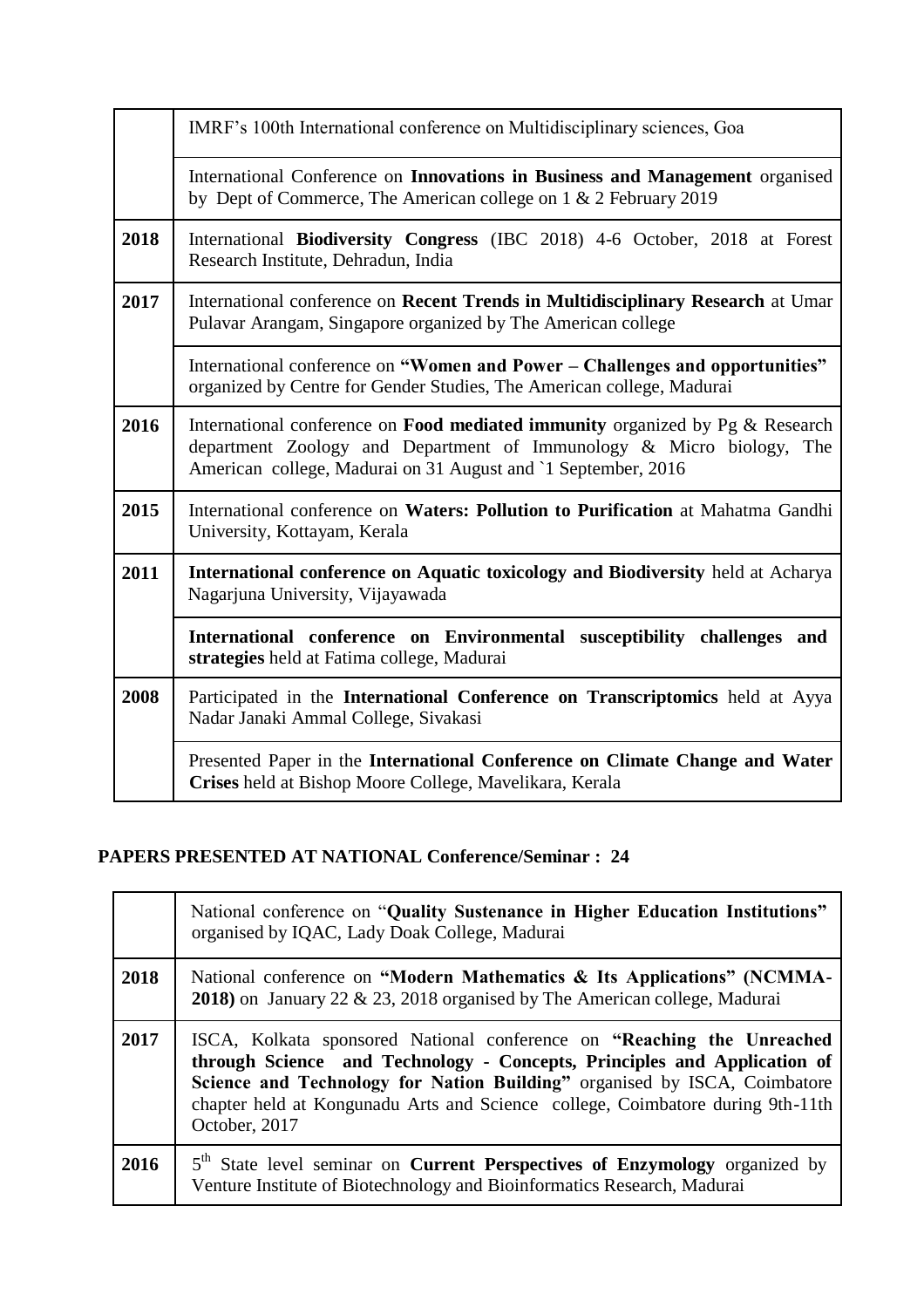|      | National conference on Digitization of Library: Enhancing Reading Culture,<br>Organized by Daniel Poor Memorial Library, The American College, Madurai 5 & 6<br>February 2016                     |
|------|---------------------------------------------------------------------------------------------------------------------------------------------------------------------------------------------------|
| 2015 | National conference on Applied Zoology in sustainable development: An update<br>at Univer sity of North Bengal, Siliguri, Darjeeling, West Bengal                                                 |
| 2014 | National conference on Amalgamation of science organized by VVV College for<br>women, Virudhunagar                                                                                                |
|      | CSIR sponsored Global opportunities for recent developments in science and<br>technology, Rev. Jacob Memorial college of Arts and Science, Ambillikkai,<br>February, 2014 ISBN: 978-93-82323-26-6 |
|      | National seminar on conservation significance of Snake – snake bite, first aid<br>and treatment (NSCSS-2014) at Pasumpon Muthuramalinga Thevar College,<br>Usilampatti                            |
| 2013 | UGC sponsored National Seminar on Invertebrate Taxonomy Current trends<br>and Future Prospects, 12-13 November 2013 Nirmala College, Muvattupuzha,<br>Ernakulam, Kerala                           |
|      | Frontier Vistas in Modern Biotechnology, The American College<br>December 2013 ISBN :978-81-928661-0-9                                                                                            |
| 2012 | <b>Recent challenges in Biotechnology</b> organized by Department of Microbiology and<br>immunology, American college, Madurai                                                                    |
|      | State level seminar on Perspectives of Biotechnology (Hitherto and henceforth)<br>held at Venture Institute of Biotechnology and Bioinformatics, Madurai                                          |
| 2011 | National conference on Aquatic ecology, utility, conservation and sustainable<br>management held at Govt. First Grade College, Chikballapur, Karnataka                                            |
| 2010 | National conference on Herbotechnology conducted by Sourasthra college,<br>Madurai                                                                                                                |
|      | National conference on Biotechnology held at Yadava College for Women,<br>Madurai                                                                                                                 |
| 2009 | Indo 3rd Indo-Korean Joint Seminar on Medicinal Plant Research (IKMPR<br>2010) organized by Avinashilingam University For Women, Coimbatore                                                       |
|      | National conference on Marine resources and Utilization Organized by St.Mary's<br>College, Tuticorin                                                                                              |
| 2008 | 2 <sup>nd</sup> conference on Medical Arthropodology Organized by Centre for Research in<br>Medical Entomology, ICMR, Madurai                                                                     |
|      | National Seminar on Emerging Issues in Quality and Safety of Fish and<br>Shellfish (EIQASFISH'2008) held at Fisheries college & Research Institute,<br>Tuticorin                                  |
| 2004 | UGC sponsored National seminar on Bioremediation and Biodegradation held at<br>Sourashtra college, Madurai                                                                                        |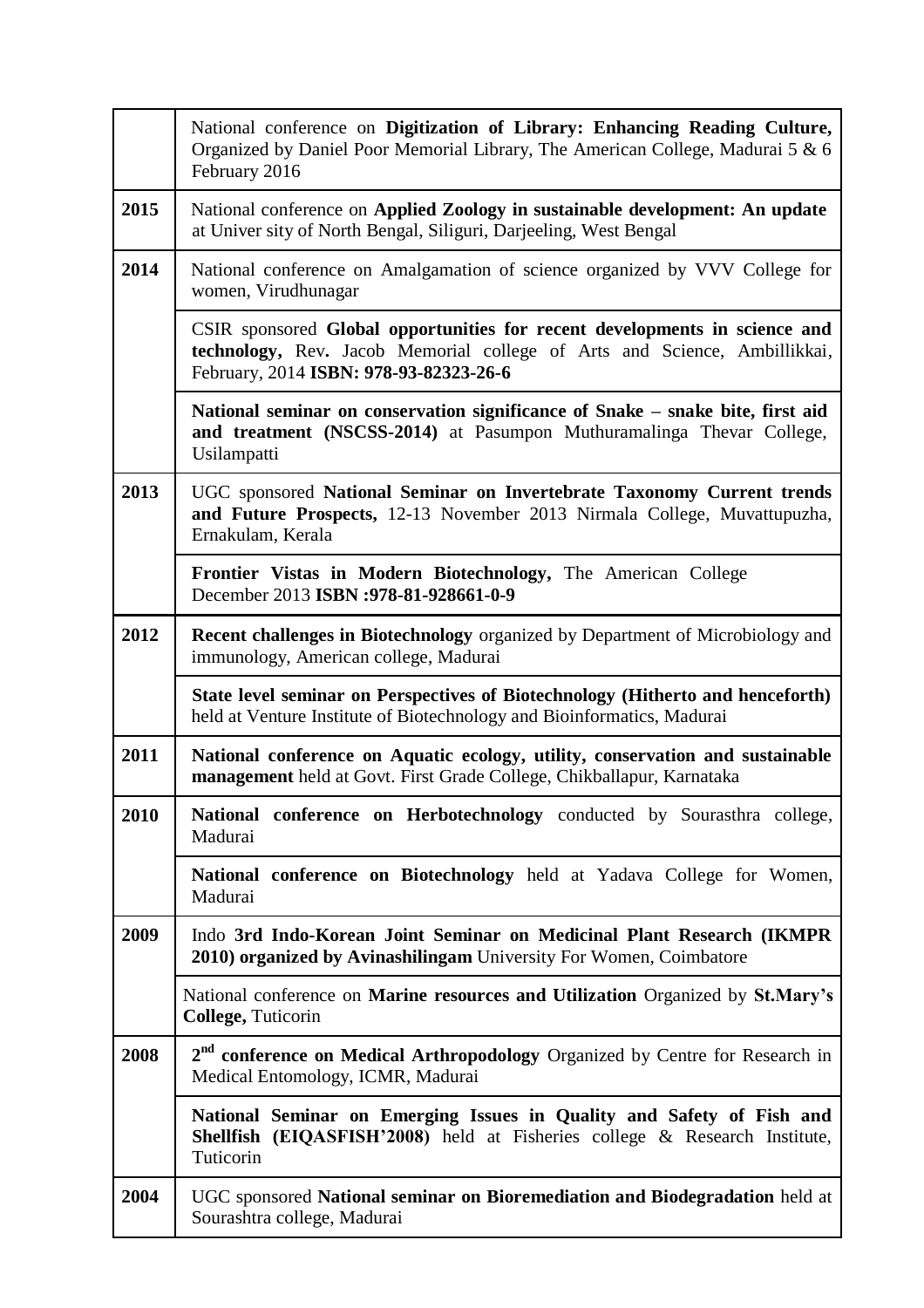| 1999 | National conference on Biotechnology: Hitherto & Henceforth held at The<br>American college, Madurai                                            |
|------|-------------------------------------------------------------------------------------------------------------------------------------------------|
| 1995 | <b>National Research Seminar on Metal Toxicity Organized by Dept of Zoology,</b><br>Govt. K.R.G. Post Graduate College, Gwalior, Madhyapradesh. |
|      | <b>National Seminar on Aquatic Animal Health</b> held at Dept. of Aquatic Biology<br>and Fisheries, Thiruvananthapuram Beach, Kerala.           |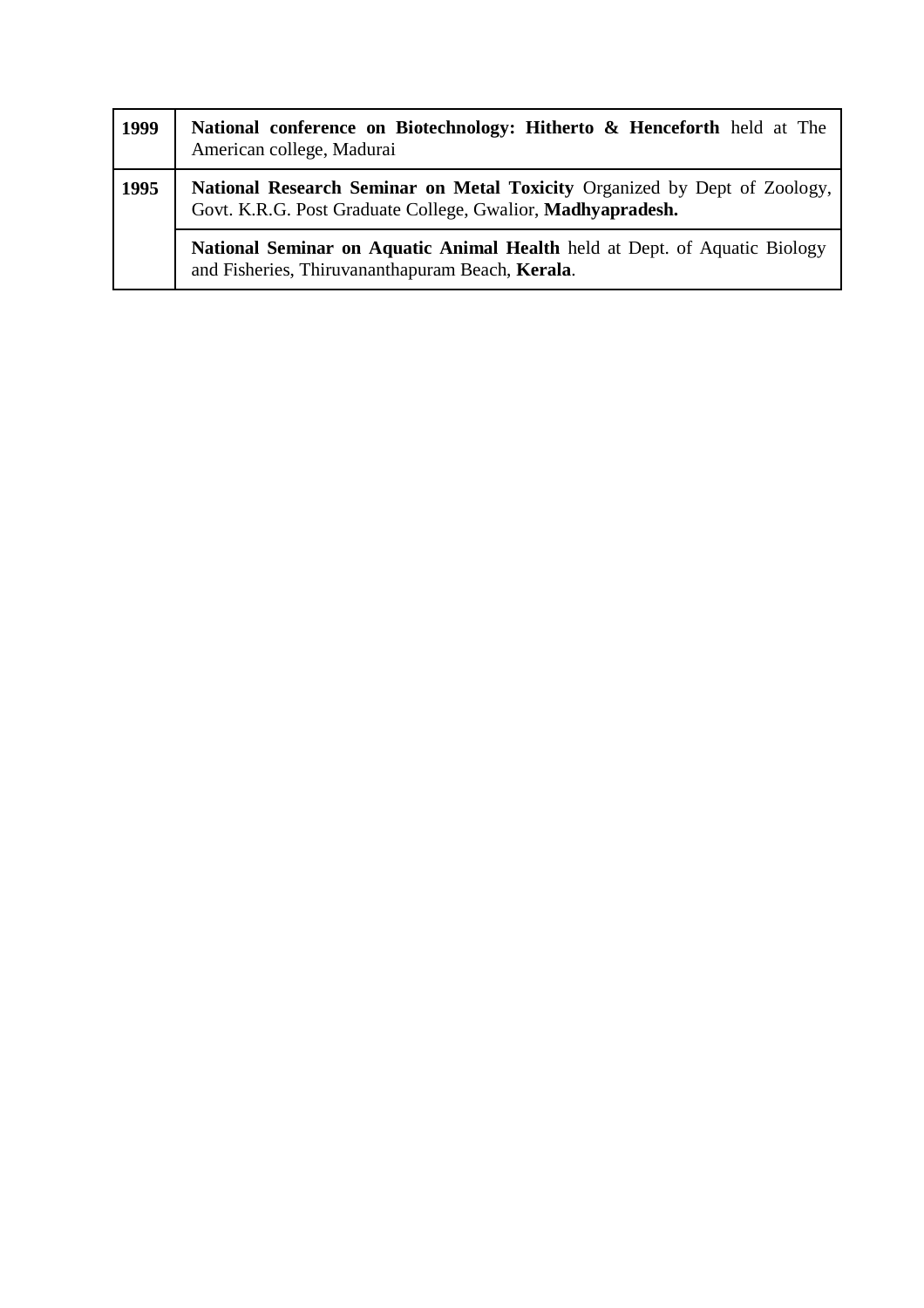# **SEMINAR ATTENDED/PARTICIPATED: 22**

| 1993 | Regional Seminar on Aquatic Hazards, held at Kamaraj college, Tuticorin.                                                                                                    |
|------|-----------------------------------------------------------------------------------------------------------------------------------------------------------------------------|
| 1997 | <b>Second Symposium on Vectors &amp; Vector Borne Diseases</b> organized by The National<br>Academy of Vector and Vector Borne Diseases, held at Goa.                       |
| 2000 | State level seminar on "Biology in the New Millennium" held at Lady Doak College,<br>Madurai.                                                                               |
| 2001 | State level intercollegiate PG seminar on <b>Recent Advances in Microbiology &amp;</b><br>Biotechnology held at Lady Doak College, Madurai                                  |
| 2004 | National seminar on "Rural Biotechnology for Sustainable Development" held at<br>Gandhigram Rural University, Gandhigram                                                    |
| 2005 | "Regional Seminar on Bioinformatics" organized by Post Graduate Department of<br>Zoology, Vivekananda College, Thiruvedagam, Madurai.                                       |
|      | "Faculty Development Programme on Teaching Methods and Interpersonal<br>Relationship" held at Sourashtra college, Madurai.                                                  |
| 2006 | Regional Seminar in Bioinformatics" held at Thiagarajar colllege of Engineering,<br>Madurai.                                                                                |
|      | DBT sponsored National symposium on Frontier Areas in Plant Biotechnology held at<br>Lady Doak College, Madurai                                                             |
|      | National Conference on Environmental pollution management and sustainable<br>development held at Gandhigram Rural University, Gandhigram.                                   |
| 2007 | AICTE Sponsored National level Workshop on Technology options for a Greener<br><b>Environment</b> at Mount Zion College of Engineering & Technology, Pudukkottai            |
|      | Workshop on Biodiversity and Conservation strategies on the Threatened and<br>Endangered species of Gulf of Mannar Marine Biosphere held at Fisheries college,<br>Tuticorin |
|      | Seminar on Environmental Sustainability of Western Ghats of India held at<br>Nesamony Memorial Christian College, Marthandam, Kanyakumari.                                  |
|      | National conference on Status and Prospects of Medicinal Plant Resources and<br>Herbal Technology held at Saraswathi Narayan College, Madurai.                              |
| 2010 | Conference on 'Biotechnology: Fusion of Advanced Research and Teaching,'<br>organized by the School of Biotechnology, Madurai Kamaraj University, Madurai.                  |
| 2011 | Faculty development programme on Research methods using SPSS organized by<br>PSG Institute of management & Hallmark Business School                                         |
|      | National science day $\& 42^{\text{nd}}$ Aqua Terr Annual conference on genomic sciences,<br>held at School of Biological sciences, Madurai Kamaraj University              |
| 2014 | State Level symposium on rearing Multivoltine Silkmoth (Bombyx mori) by adopting<br>innovative tech nology sponsored by TNSCST at HKRH College, Uthamapalayam               |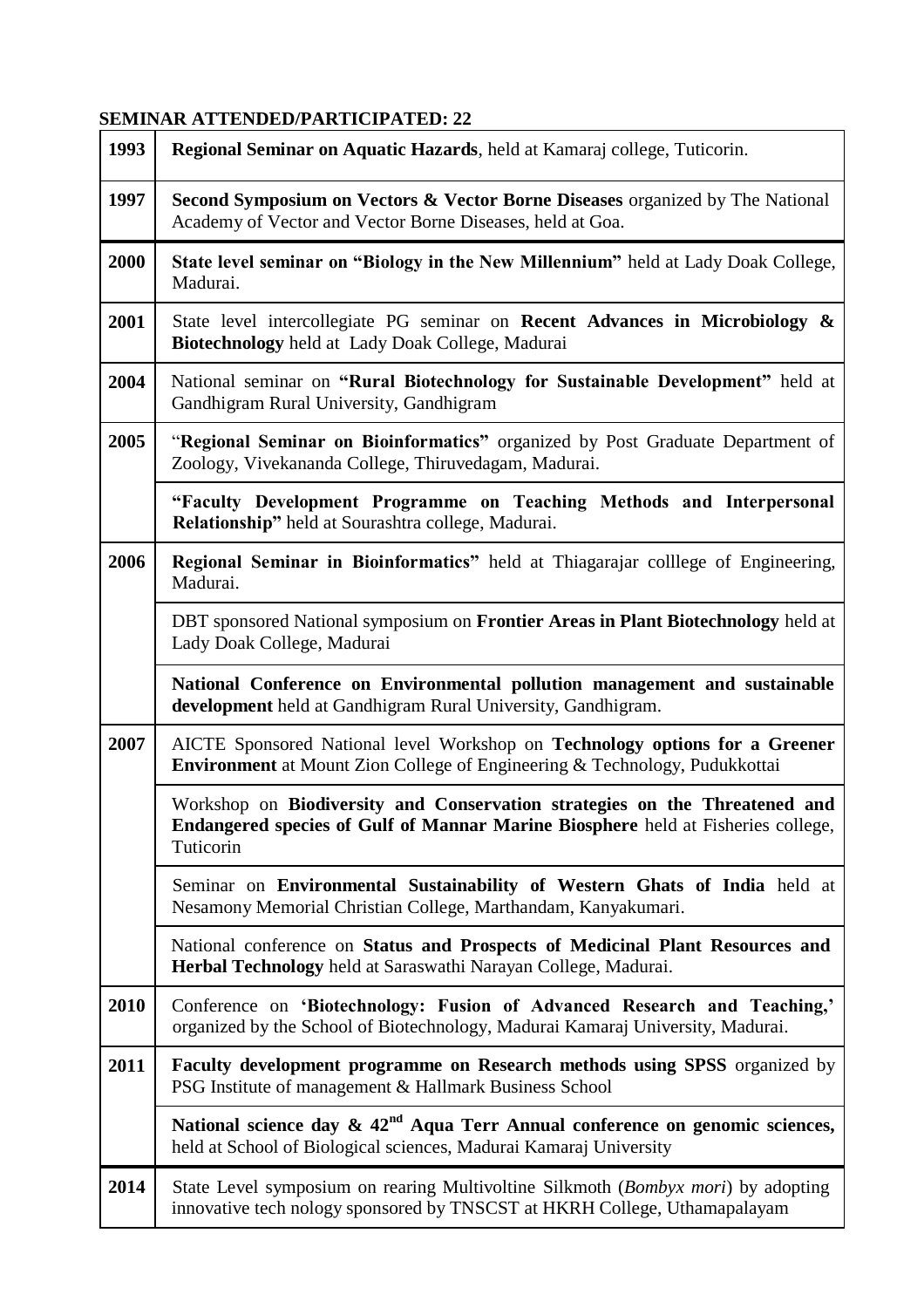| 2015 | One day National Seminar on "Recent Trends in Energy Technologies" was<br>organised by the De partment of UG & PG Physics (SF) and Department of Applied<br>Sciences.                         |
|------|-----------------------------------------------------------------------------------------------------------------------------------------------------------------------------------------------|
|      | DBT sponsored National conference on "Community Microbial consortia and human<br><b>holobiont</b> " organized by Department of Immunology & Micro biology, The American<br>college, Madurai   |
|      | Framework Consultation on Environmental Action in the Network Institutions of<br><b>United Board in India</b> at Karunya University, Coimbatore organized by Bishop Heber<br>College, Tiruchy |
| 2018 | Advanced separation and Detection Seminar organised by Agilent Technology, India                                                                                                              |

**International/National Workshop attended: 12**

| 2005 | Participated in the Workshop on Environmental Studies conducted by Trust for<br>Research & Education on Environment & Sustainable Development, (TREES) held<br>at Sourashtra college, Madurai                                                          |
|------|--------------------------------------------------------------------------------------------------------------------------------------------------------------------------------------------------------------------------------------------------------|
| 2006 | Participated in the Quality Control Workshop conducted by Madurai Medical<br>College, Madurai                                                                                                                                                          |
|      | DST, Govt. of India sponsored 2 days workshop "Bioinformatics"<br>$\boldsymbol{\&}$<br>Computational Biology" held at Thiagarajar colllege of Engineering, Madurai.                                                                                    |
| 2007 | AICTE Sponsored National level Workshop on Technology options for a Greener<br>Environment at Mount Zion College of Engineering & Technology, Pudukkottai                                                                                              |
|      | Workshop on Biodiversity and Conservation strategies on the Threatened and<br>Endangered species of Gulf of Mannar Marine Biosphere held at Fisheries<br>college, Tuticorin                                                                            |
|      | Attended 5 day workshop on Bioinformatics and Information Technology at<br>Madras Veterinary col lege, Chennai                                                                                                                                         |
| 2008 | Attended Technical Update Seminar on Cutting Edge Molecular Techniques held<br>on March 1 <sup>st</sup> 2008 at Lady Doak College, conducted by <b>Eppendorf</b> , Chennai.                                                                            |
|      | Participated in the International Awareness Workshop and Training Course on<br><b>Bioethics Education</b> held on $26^{th}$ & $27^{th}$ Dec, 2008 at Arul Anandhar College,<br>Madurai.                                                                |
| 2017 | Undergone hands on workshop programme in "DNA barcoding", organized by<br>Department of Immunology and Microbiology, the American College, Madurai,<br>powered by EXONN technologies, Chennai during 11 <sup>th</sup> May - 13 <sup>th</sup> May, 2017 |
|      | TNSCST sponsored National level workshop "Conventional and modern<br>taxonomical tools in faunal identification" on 4th $\&$ 5th October, 2017 organised<br>by PG & research Department of Zoology, Lady Doak College, Madurai                         |
| 2019 | Two day State level workshop on "NAAC Accreditation of colleges: Revised<br>Accreditation Frame work" conducted by IQAC, Madurai Kamaraj University,<br>Madurai                                                                                        |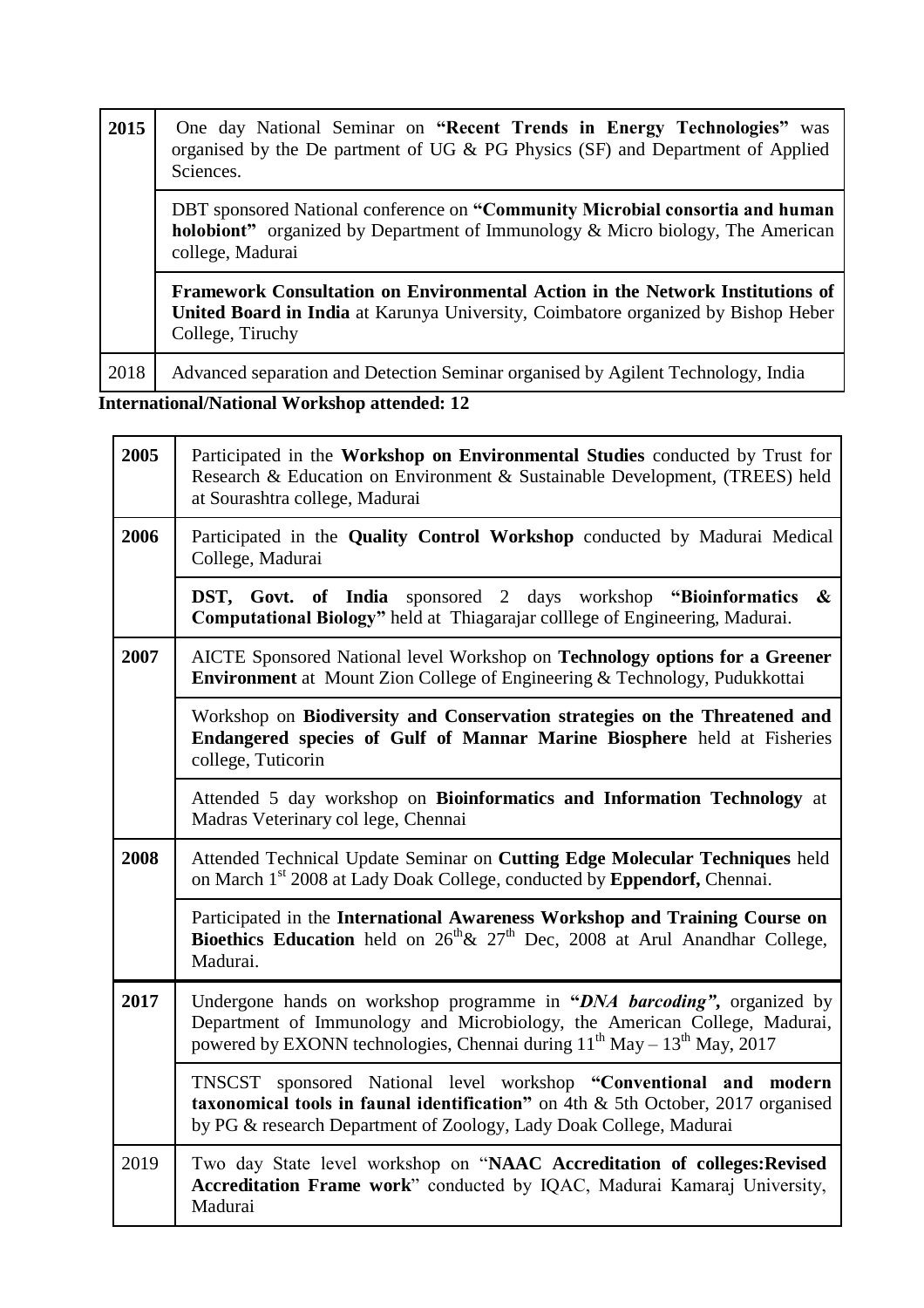|  | <b>One day workshop on Curriculum Developments</b> organised by PG $\&$ Research $\parallel$ |
|--|----------------------------------------------------------------------------------------------|
|  | Dept of Zoology, The American college, Madurai                                               |

#### **Papers published in Proceedings: 10**

| 2019 | International conference on <b>Innovations in Business and Management</b><br>ISBN: 978-93-88398-34-3                                                                                                  |
|------|-------------------------------------------------------------------------------------------------------------------------------------------------------------------------------------------------------|
| 2016 | In: Digitization of Library Enhancing Reading Culture, Daniel Poor Memorial<br>Library Centennial celebration                                                                                         |
| 2015 | Mixture toxicity of Cadmium and Manganese to the larvae of Chironomous tentans.<br><b>Research Journal of Pharmacology and Toxicology 01:[04]2015</b>                                                 |
| 2014 | CSIR sponsored Global opportunities for recent developments in science and<br>technology, Rev. Ja cob Memorial college of Arts and Science, Ambillikkai,<br>February, 2014<br>ISBN: 978-93-82323-26-6 |
|      | National seminar on conservation significance of Snake – snake byte, first aid and<br>treatment (NSCSS-2014) at Pasumpon Muthuramalinga Thevar College, Usilampatti                                   |
| 2013 | UGC sponsored National Seminar on Invertebrate Taxonomy Current trends<br>and Future Prospects, 12-13 November 2013 Nirmala College, Muvattupuzha,<br>Ernakulam, Kerala                               |
|      | Frontier Vistas in Modern Biotechnology, The American College<br>December 2013 ISBN :978-81-928661-0-9                                                                                                |
| 2012 | $GMO - A$ violation of God's law, Perspectives of Biotechnology – Hitherto and<br>Henceforth, Venture Institute of Biotechnology and Bioinformatics. ISBN:978-81-<br>90864-91-6                       |
| 2010 | Toxic Effect of Aluminium in Oreochromis mossambicus (Peters). Journal of Pure<br>and Applied Microbiology, Vol. 4(1), p.279-284.                                                                     |
| 2008 | Proceedings of National Seminar on Emerging Issues in Quality and Safety of Fish<br>and Shellfish (EIQASFISH'2008) held at Fisheries college & Research Institute,<br>Tuticorin                       |

#### **Guest lecture/ Awareness programme**

- 2011 Visiting Faculty lecture on **Statistical tools in biology** in Venture Institute of Biotechnology and Bioinformatics, Pasumalai, Madurai
	- Special dignitary in **Walkathon 2011** Organized by K-Link Healthcare (India) Pvt Ltd. Madurai during the commemoration of International day for preservation of Ozone layer

**2013** 

- **Awareness on environment and House sparrow conservation** at Seed Plan Centre, Madurai
- **House sparrow conservation Talk** at Little Kingdom Senior School, Theni
- **Destruction of Seemai Karuveli tree** (*Prosopis juliflora*) which **decrease the ground water table** in the premises of madurai with the Green club students of American college.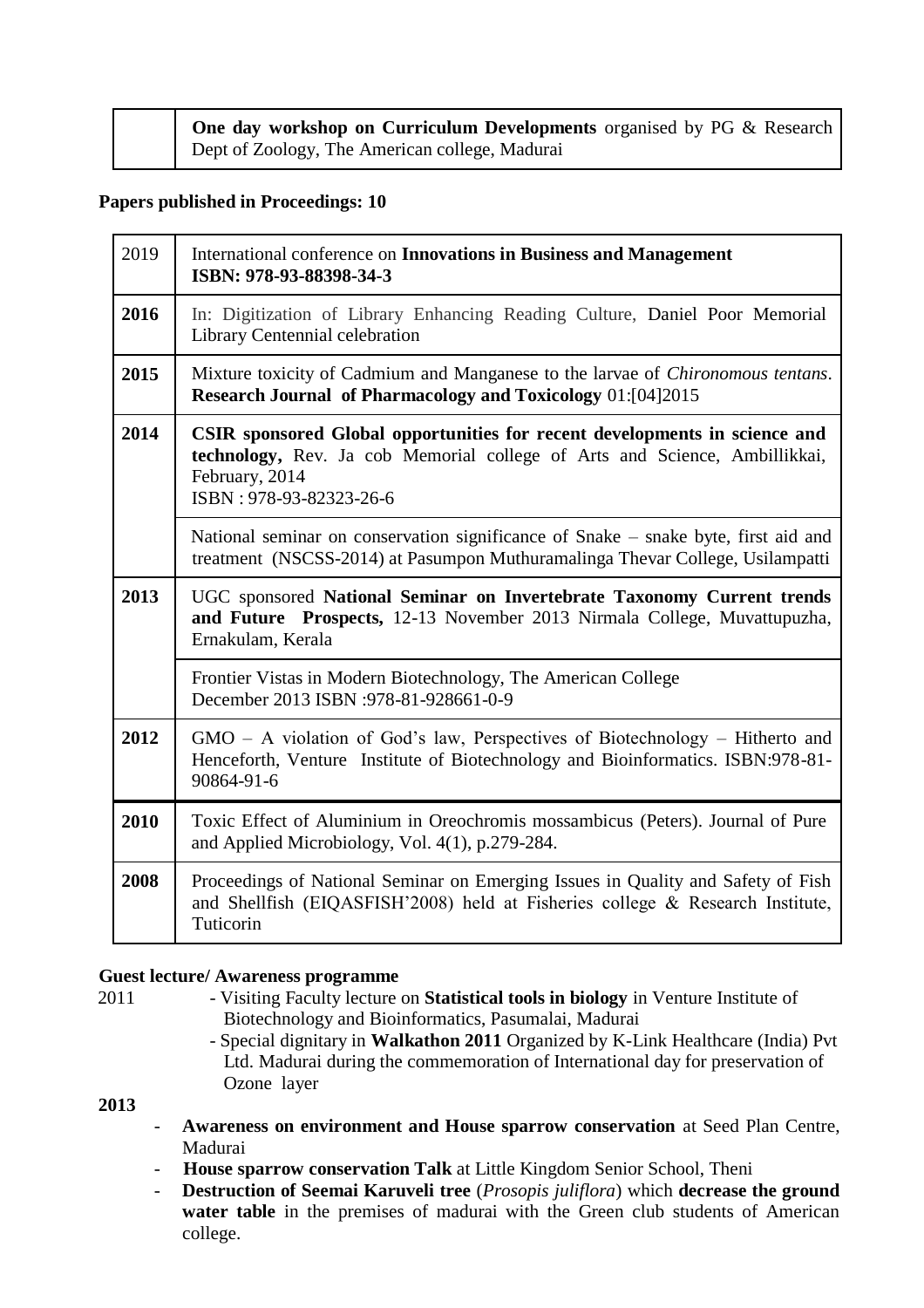- **Sparrow Conservation awareness programme** for the public in and around Madurai district under Green club of The American College
- **Distribution of sparrow nest boxes** to the public to save the declining house sparrow population in Madurai under Green club of The American College

- **2014 A Talk about Environment** in CSI College of Arts and Science for women, Madurai

- As **Quiz Master** conducted quiz competition in Seventh Day Adventist Hr.Sec.School Jaihindpuram.
- **Guest lecture on Seemai karuvelam Olippu** organized by Rotary club, Madurai and Makkal Sakthi Iyakkam
- **Campus Bird Count** conducted in colleges of Madurai through **Madurai Nature Forum**
- **2015 Environment Day Awareness** in Sethupati Hr.Sec.School, Madurai **Conservation of Biodiversity talk** in Capron Hall Girls Hr.sec.School House sparrow survey in Madurai

#### **2016**

- **Inauguration of National Green Corps at Chandler Matric. Hr.school, Madurai**
- **Inauguration of Environmental club** at SFR College of arts and Science, Sivakasi
- **Soil Day commemoration** at CSI College of Arts and Science for women, Madurai

**2017** 

- **Role of Women as Environment ambassador** in CSI College of Arts and Science for women, Madurai
- "**ENVIRONMENT PROTECTION AND CONSERVATION"** Sriram Nallamani Yadava Matriculation School, MADURAI
- **Biodiversity Conservation** in EMG Yadava college for Women, Madurai

#### **2018**

- **World Wetlands Day Talk - Eco Club,** Mannar Thirumalai Naicker College, Madurai
- **Chief Guest - World sparrow day** commemoration in CSI College of Arts and Science for women, Madurai on 20.03.2018
- **Special lecture on "5Rs to Beat Plastic Pollution"** Zoology Association Meeting on 7 August 2018

#### **2019**

- **House Sparrow nest box Techniques** organised by Dept of Zoology, NMSS.Vellaichamy Nadar college, Madurai on 22.02.2019
- **Role of women in environmental protection"** UG Association, MVM Govt col lege for women, Dindigul, on 23.02.2019
- "**Research and funding opportunities"** PG Association, Dept of Zoology, MVM Govt college for women, Dindigul
- **Bird watch** at Mannar Thirumalai Naicker College, Madurai on 26.02.2019
- **Bird Watch** at Meenakshi Govt Arts College, Madurai on 01.03.2019
- **Bird Watch** at Wakf Board College, Madurai on 12.03.2019
- **Inaugural address in Science Exhibition** in Nehru Vidhyasalai Hr. Sec. School, Madurai on 06.09.2019
- **Bird conservation and Sparrow nest box activity,** MVM Govt college for women, Dindigul, on 17.12.2019

#### **2020**

Lets Talk Birds and their conservation in PG Dept of Zoology, VHNSN College, Virudhunagar

## **Radio/FM Talk**

#### **All India Radio**

1. Butterfly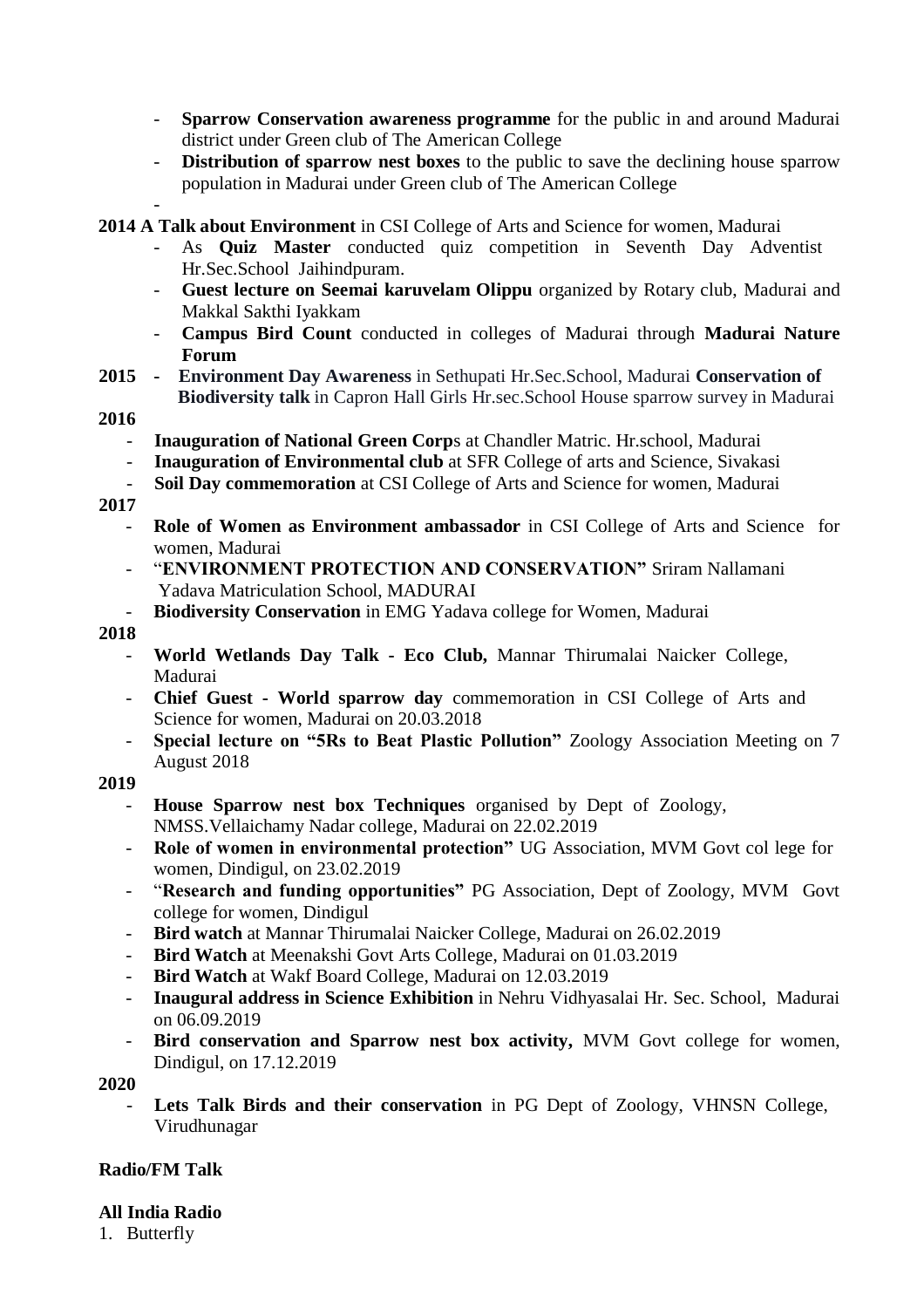2. Artificial Intelligence Radio Serial

#### **Kodai Panbalai 100.3**

- 1. World Soil Day 05.12.2020
- 2. National Science Day 28.02.2021
- 3. World Sparrow Day 2021 20.03.2021
- 4. World Earth Day 2021 22.04.2021
- 5. International Biodiversity Day 22.05.2021
- 6. World Environment Day 05.06.2021
- 7. National Science Day 28.02.2022
- 8. World Water Day 22.03.2022

## **Radio Mirchi**

1. Environment 23.12.2020

## **Radio City**

1. About Environment

## **Guest Lecture on "House Sparrow conservation"**

- 1. Seed plan centre, Karumbalai, Madurai
- 2. Little Kingdom School, Theni
- 3. Dept. of Zoology, VHNSN College, Virudhunagar
- 4. NSS, SACS MAVMM Engineering college
- 5. St.Joseph Matriculation school for Girls, Madurai
- 6. Oikos, Dept. of Zoology, Lady Doak College, Madurai
- 7. Fatima college, Madurai
- 8. Sri Meenakshi Govt. College, Madurai
- 9. Sri Nallamani Girls Hr.Sec.School

## **Awareness on Environment TALK**

- 1. **WAKEUP** Madurai Forum
- **2. Madurai Water Forum**
- 3. CSI college of arts & science for women
- 4. OCPM Hr.Sec.School for girls, Madurai
- 5. TVS Lakshmi Matric Hr.Sec.School
- 6. Sethupathy Hr.Sec.School

## **Seemai Karuvelam olippu**

- 1. Rotary club & Makkal Sakthi Iyakkam
- 2. Discussion at Hotel Chenthoor by Anandraj, Advocate, Madurai High Court

## **Awareness on Biodiversity**

- 1. Madurai Nature"s Forum
- 2. EMG Yadava college for Women

## **Sparrow nest box workshop**

- MVM Govt Arts and Science College, Dindigul
- NMS SVN College, Madurai
- Bharath Vidhya Mandir Matric. School, Iyer Bungalow
- Meenakshi Govt College for women, Madurai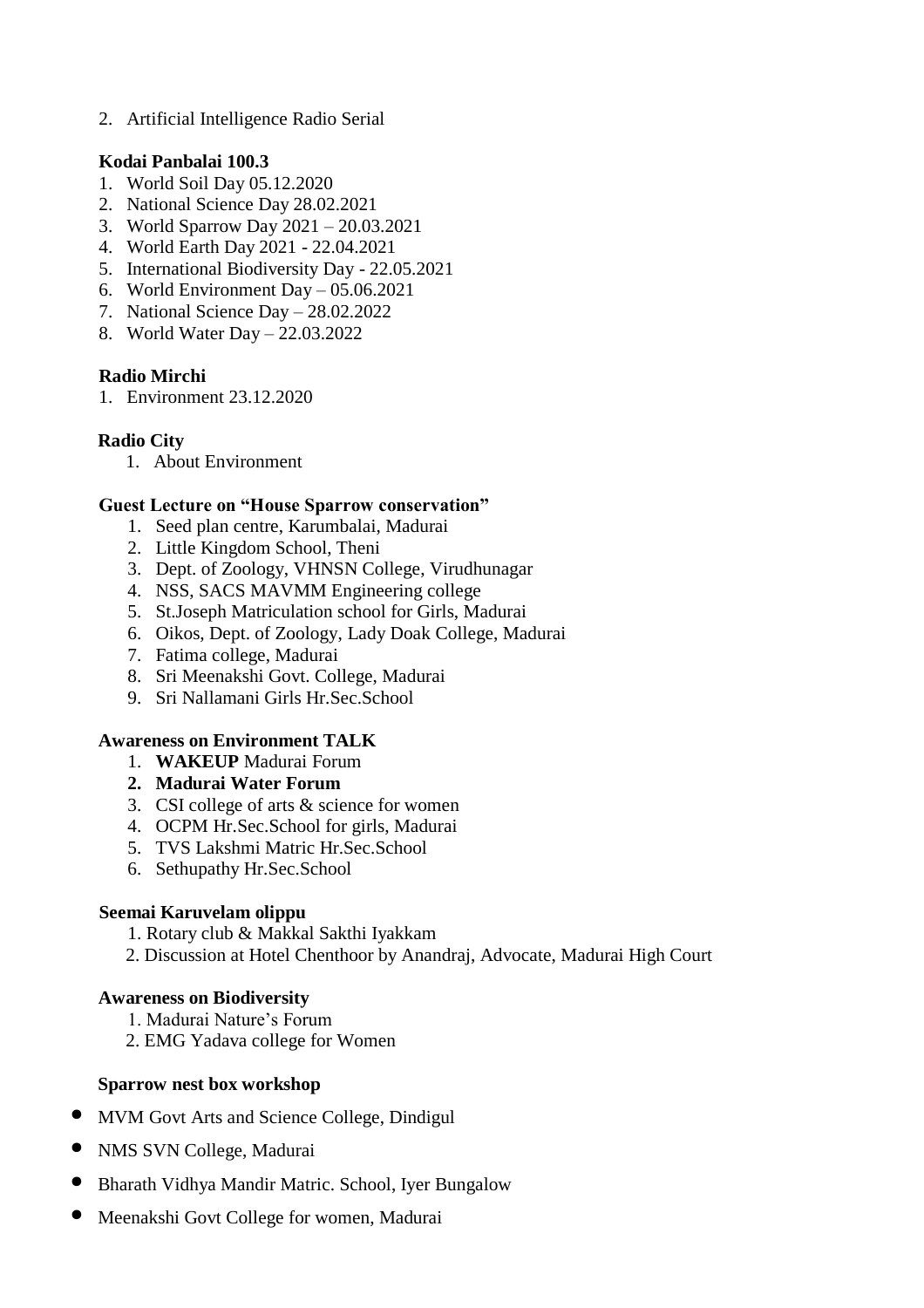#### **ARTICLES PUBLISHED IN NEWSPAPERS The Hindu**

#### 1. Microbes in cellphones

- 2. Sparrow nest box distribution
- 3. A rare tree"s journey from Madagascar to Madurai
- 4. Sharing space with the birds

#### **Dinamalar**

- 1. செல்போனில் நுண்ணுயிரிகள்<br>2. சிட்டுக் குருவி
- 2. சிட்டுக்
- 3. இனி பாலைவன்மாகும் நம் பூமி 20.10.2014<br>4. குண்டானவர்களை விரும்பம் கொசு 06.12.2014
- 
- 4. குண்டானவர்களை விரும்பும் கொ<br>5. இந்தப் புவி மனிதனுக்கு மட்டும்
- |க்கு மட்டும் சொந்தமல்ல 22.04.2015<br>தாரைவார்க்கும் பூச்சிக்கொல்லி 6. தலைமுறைகளுக்கு 26.05.2015
- 7. உயக புலி நோள் 22.04.2017
- 8. **ஈரநில** ம் எனும் இயற்கை வளம் 02.02.2018

## **Tamil Hindu**

- 
- 1. உலக மண்தினம் 05.12.2014<br>2. கொசுனைிாட்டும் செடிகள்
- 2. கொசுனைிரட்டும்<br>3. உலக சுற்றுச் து. தம் நாள் 05.06.2017

#### **Dinakaran**

- 1. ெிட்டுக் குருலி நோள் 20.03.2014
- 2. நெகிழி பயன்பாட்டின்<br>3. பாலிகீன் ஒழிப்பு
- 3. பாலிகீன்

#### **Times of India**

- 1. Sparrow nest box distribution to the public
- 2. Sparrows return
- 3. Wetlands conservation

#### **Trivancore Talk – Magazine from Kerala**

- Regular weekly writer of environmental article

#### **MEMBER of** -Bioinformatics Institute of India, Noida

- 
- International Society Zoological Sciences (ISZS)
- Zoo Outreach Organisation, Coimbatore
- International Association for Ecology (INTECOL)
- Bombay Natural History Society (BNHS)
- Glacier Journal of Scientific Research, Ahmedabad
- Tamilnadu Science Forum (TNSF)
- International congress of Entomology and Zoology studies

#### **ORGANIZER of**

**2004** - UGC sponsored **National Seminar on Bioremediation and Biodegradation** held at Sourashtra college, Madurai

**2008** - **National Seminar on Emerging Trends in Herbotechnology** Organized by Biology Association at Sourashtra college.

**2010** - State level seminar on **Recent Trends in Life Sciences** conducted by Department of Biochemistry & Biotechnology, Sourashtra college, Madurai

**2011 - Biodiversity workshop** conducted by Biology Association at Sourashtra college.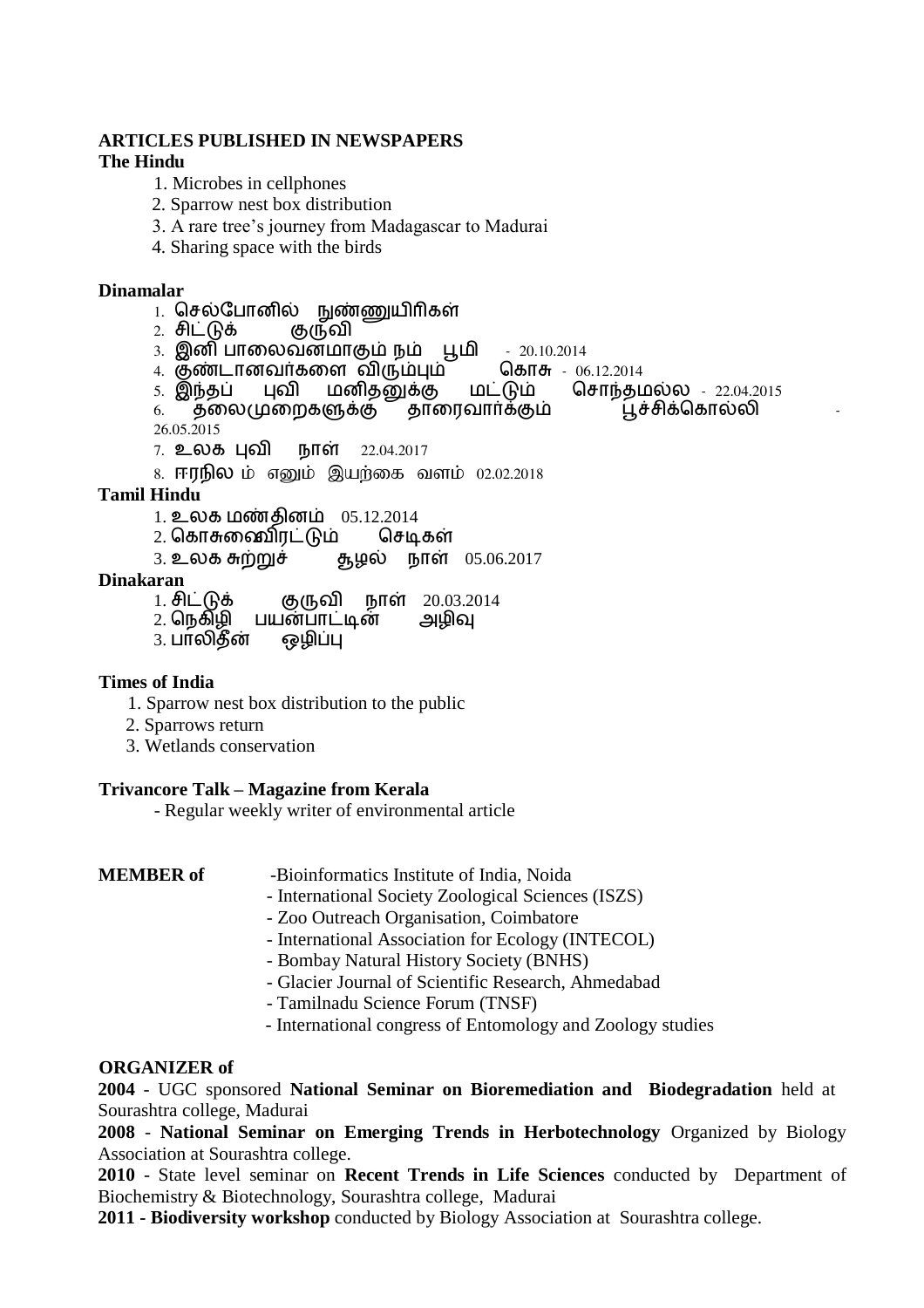**2012 - Recent Trends in Biotechnology** organized by Department of Immunology and Microbiology, The American College, Madurai

**2013** - **House sparrow conservation programme and distribution of Nestbox to the public**  organized by GREEN CLUB, The American College, Madurai

**2015** - The Fourth One Day State Level Seminar on **Multidimensional Research in Biological Sciences** organized by Research department of Venture Institute of Biotechnological Research, Madurai

## **2016**

- Science Academies Lecture Workshop on **Recent Trends in Biological Sciences,** The American college, Madurai
- **International Conference on Food mediated Immunity** organized by PG & Research Department of Zoology, The American College, Madurai
- 5<sup>th</sup> State level seminar on **Current Perspectives of Enzymology** organized by Venture Institute of Biotechnology and Bioinformatics Research, Madurai

**2017** - Science Academies Lecture Workshop on **"Introduction to Modern Biology",** The American college, Madurai

 **Coordinator -** International conference on "**Emerging trends in multidisciplinary research**" organised by The American College and Roots International Journal of Multidisciplinary researches, Madurai on 27-30 December, 2017

# **2018**

- **- Segment Coordinator of the New Radio Serial on "Global warming and Climate change"** Vigyan Prasar and Prasar Bharati of New Delhi broadcast through AIR, Madurai
- **Evaluator** in District level **26th National Children"s Science Congress - 2018 (A programme of NCSTC, Govt of India, New Delhi)** coordinated by Tamilnadu Science Forum

## **2019**

- **Organising secretary, National Conference on Westernghats: Threats and conservation** organized by PG & Research Dept.of Zoology, The American college, Madurai
- **Organising secretary, National Conference on Coral reefs: Threats and conservation**  organized by PG & Research Dept. of Zoology, The American college, Madurai
- National conference on **Emerging Trends in Entomology** (**ETIE-2019**) organised by PG & Research Dept of Zoology American college, Madurai
- **Organising secretary, National Conference on Wildlife: Threats and conservation o**rganized by PG & Research Dept.of Zoology, The American college, Madurai

# **2020**

 National conference on **Recent Trends in Biological Sciences,** organized by PG & Research dept of zoology, The American college, Madurai

# **BOS MEMBER**

- VHNSN College, HKRH College, Sri Meenakshi college for women, Yadava college **Chairman in B.Sc Microbiology Board** Periyar University